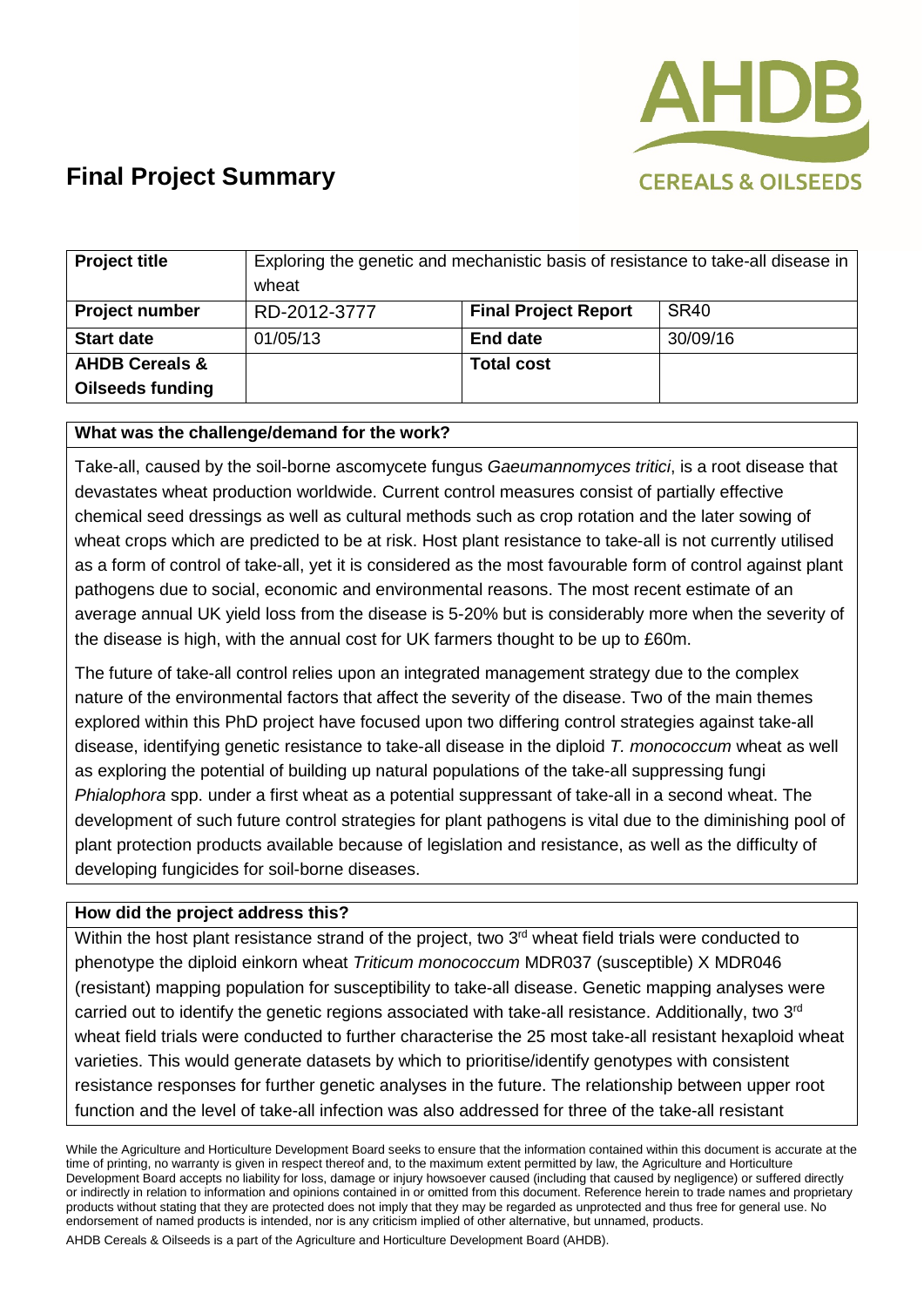

varieties and two take-all susceptible varieties with the aim of identifying whether soil moisture sensors could be used as a non-destructive discriminatory tool for field screening of varieties for take-all infection. This was carried out by inserting soil moisture sensors into individual field plots and measuring the soil water content throughout the field season to explore whether the sensors could differentiate between a healthy root system and a take-all diseased root system.

The second approach of the project was to explore the potential of *Phialophora* fungi to colonise elite wheat genotypes/soil as a biological control method against take-all disease. To address this, a 1<sup>st</sup> wheat field trial was conducted to explore the ability of *Phialophora* fungi to colonise the adult roots of elite winter wheat varieties on the AHDB Recommended List (RL) as well as the ability to build-up the natural populations of *Phialophora* species in the soil under the first wheat elite varieties. A UK *Phialophora* isolate collection was also gathered from across the Rothamsted Farm to carry out seedling pot bioassays to screen the ability of *Phialophora* species to colonise the seedling roots of different cereal species with known susceptibilities/resistances to the take-all fungus. Next-generation genome sequencing for three *Phialophora* species was also carried out with the aim of determining genes or regions of uniqueness in each of the three *Phialophora* genomes for future species-specific diagnostic assays.

### **What outputs has the project delivered?**

The two 3<sup>rd</sup> wheat field trials screening the diploid *Triticum monococcum* MDR037 (S) X MDR046 (R) mapping population revealed a good spread in susceptibility to take-all within the population. In both field trials MDR046 was less infected than MDR037. This provides the first insights in the potential genetic basis of resistance in a *T. monococcum* mapping population. The two 3rd wheat field trials revealed that one line had a consistently low level of take-all infection across the two field seasons. Whilst the genetic basis of resistance has not currently been identified, an initial quantitative trait loci (QTL) analysis has been carried out and a QTL has been found for the analysis with 2014 take-all data, yet the QTL is not consistent across the years and has not been found for the analysis with the 2015 take-all data and more recent 2016 take-all data.

Evaluation of the relationship between take-all infection and soil moisture did not find a consistent relationship between the level of take-all infection and the level of soil moisture and therefore preliminary results suggest that soil moisture sensors solely at a depth of 15 cm could not be used as a discriminatory tool for field screening wheat varieties for take-all infection. This project revealed the first indication that elite wheat varieties on the AHDB RL differ in their potential to build-up *Phialophora* spp. under a 1<sup>st</sup> wheat crop. Although the findings are only

represented by one field season and therefore care must be taken when interpreting the results, the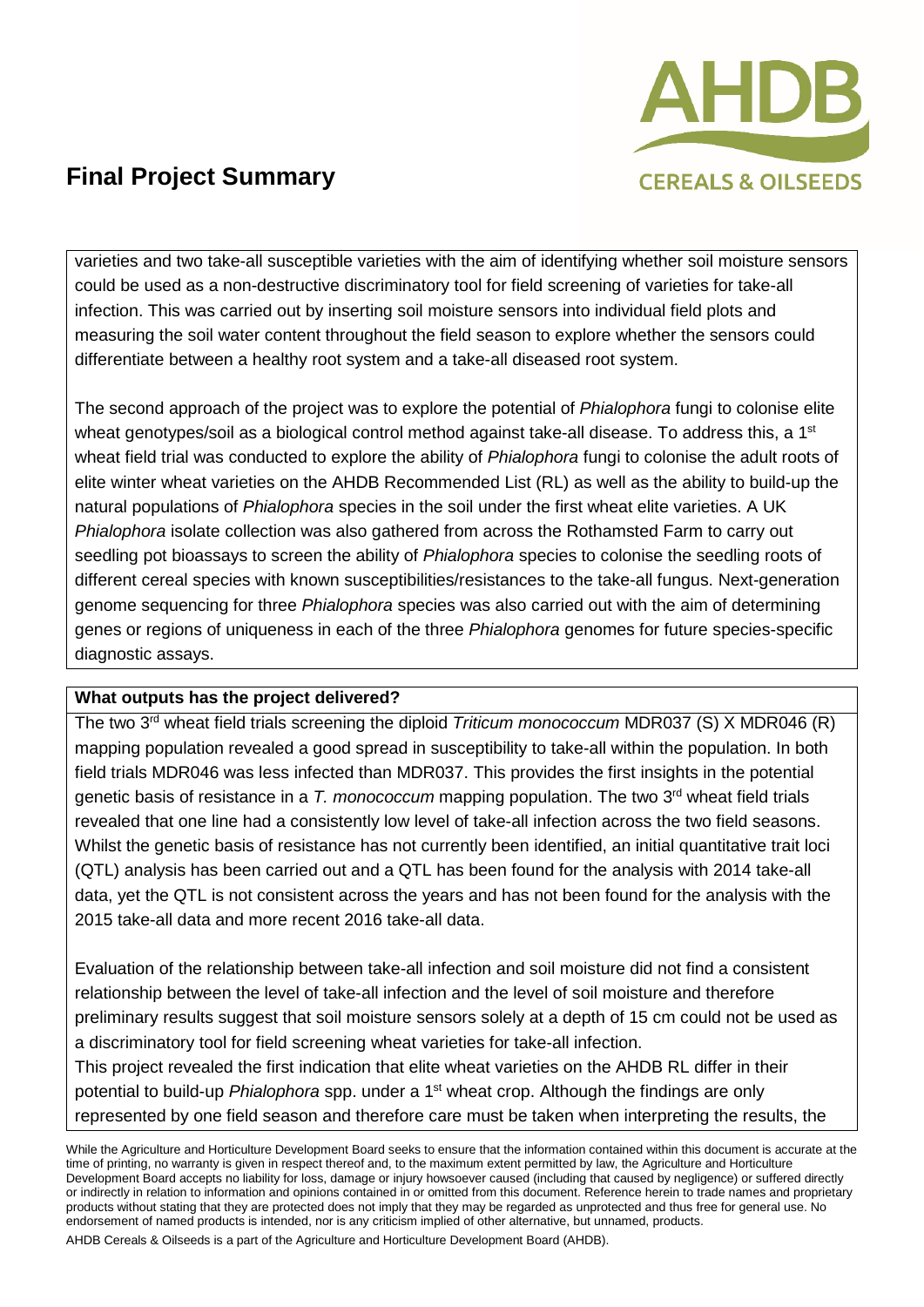

current findings are highly promising and a repeat field trial will be assessed to provide a comparison across a separate field season. There does not appear to be any interaction between *Phialophora* colonisation of the roots and the nabim groups or year of release of the elite wheat varieties or any clear relationship with parentage.

A working pot bioassay protocol to screen the ability of *Phialophora* spp. to colonise the roots of cereal genotypes has been devised from the AHDB summer bursary project in 2014. Although the pot bioassay revealed similarities between *Phialophora* colonisation and take-all infection of cereal varieties, rye indicated a significantly lower level of colonisation of an unnamed *Phialophora* sp. during the seedling stage.

A UK *Phialophora* isolate collection was gathered and from this an isolate representing each of the three *Phialophora* spp. was sequenced and the genomes were assembled and annotated. Genome comparisons revealed poor completeness values across the three *Phialophora* draft genomes compared to the *Ggt* genome. Although there were differences in the coverage and the extent of assembly across the three genomes, these are the first *Phialophora* reported draft genomes and they provide the first glimpse into the similarities that *Phialophora* spp. have with the closely related take-all fungus. The draft genomes will allow a species-specific diagnostic assay to be developed in the future, which could allow *Phialophora* species to be detected in the farmers' fields.

### **Who will benefit from this project and why?**

Results from a QTL analysis could provide novel information that will allow wheat breeders to explore whether it is possible to introgress the *T. monococcum* resistance to take-all into commercial wheat varieties. Wheat breeders could also utilise the ability of certain commercial winter wheat varieties to build-up *Phialophora* fungi in future breeding programmes. The farming community could also use the information gathered on the ability of elite winter wheat varieties on the 2013/2014 RL to build-up *Phialophora* species under a 1<sup>st</sup> wheat crop to aid in decision making when growing a 2<sup>nd</sup> wheat as a practical solution to manage take-all disease. The 1<sup>st</sup> wheat field trial data are also intended to be written-up as a scientific paper and published, aiding the scientific community. In addition, the genomes for the three *Phialophora* species will be published online. This will allow other researchers in the scientific community to access this information and use it for sequencing analyses.

### **If the challenge has not been specifically met, state why and how this could be overcome**

The genetic basis of resistance to take-all has not currently been identified. The genotyping data were returned at the end of the project. Due to time constraints, data analysis was not included in the final project report. The data are currently being analysed and genetic maps are being constructed along with QTL analyses with the phenotyping data from the two 3<sup>rd</sup> wheat field trials. In addition, the

While the Agriculture and Horticulture Development Board seeks to ensure that the information contained within this document is accurate at the time of printing, no warranty is given in respect thereof and, to the maximum extent permitted by law, the Agriculture and Horticulture Development Board accepts no liability for loss, damage or injury howsoever caused (including that caused by negligence) or suffered directly or indirectly in relation to information and opinions contained in or omitted from this document. Reference herein to trade names and proprietary products without stating that they are protected does not imply that they may be regarded as unprotected and thus free for general use. No endorsement of named products is intended, nor is any criticism implied of other alternative, but unnamed, products.